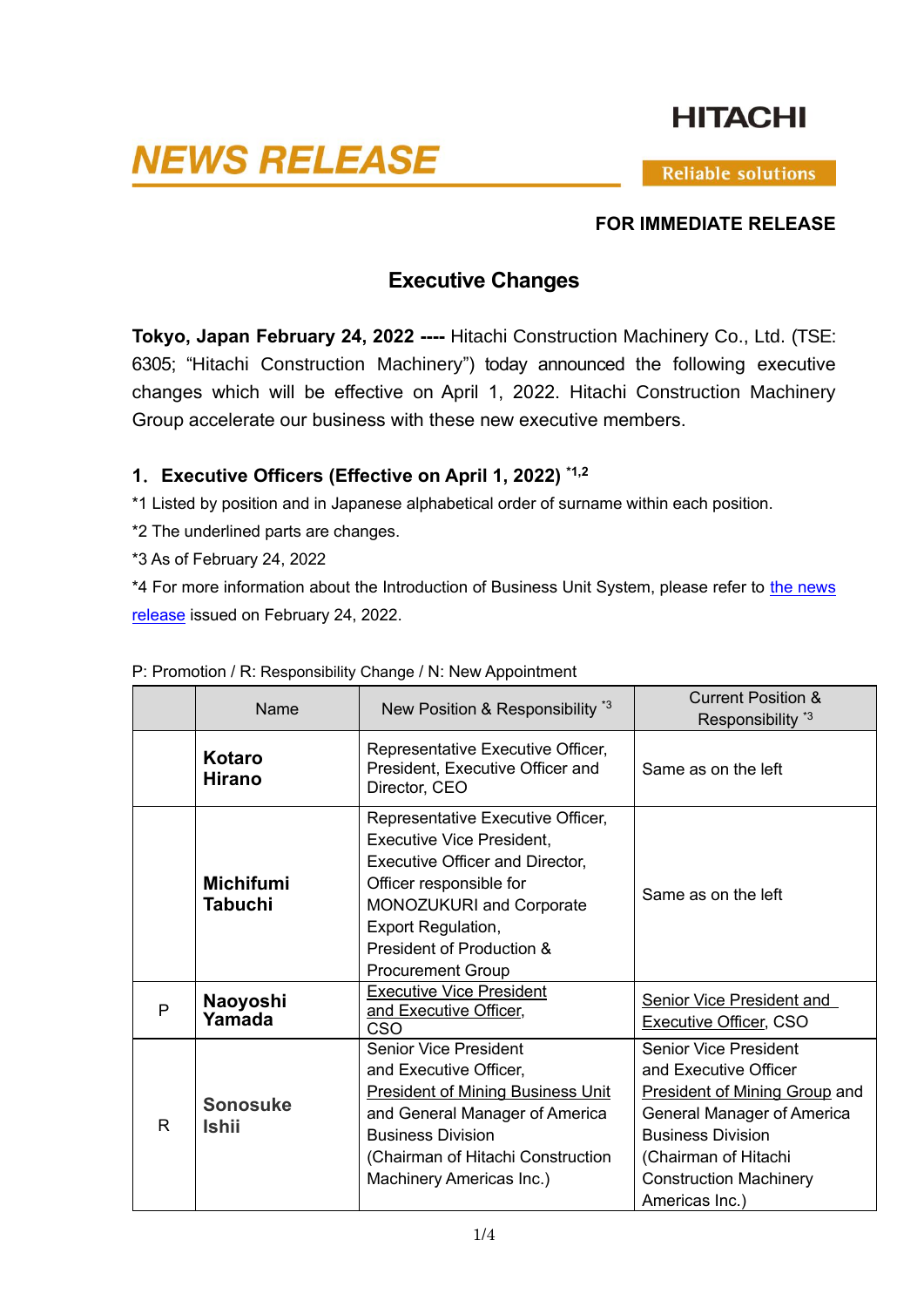| P            | <b>Masafumi</b><br><b>Senzaki</b>  | <b>Senior Vice President</b><br>and Executive Officer, COO,<br><b>President of Corporate Strategy</b><br>Group                                                                                                              | Vice President and Executive<br>Officer,<br><b>President of Corporate</b><br><b>Strategy Group and President</b><br>of Operations Management<br>Group                           |
|--------------|------------------------------------|-----------------------------------------------------------------------------------------------------------------------------------------------------------------------------------------------------------------------------|---------------------------------------------------------------------------------------------------------------------------------------------------------------------------------|
| $\mathsf{R}$ | <b>Yusuke</b><br>Kajita            | <b>Vice President</b><br>and Executive Officer,<br><b>President of Construction Business</b><br>Unit                                                                                                                        | <b>Vice President and Executive</b><br>Officer,<br>President of Research &<br>Development Group                                                                                 |
| P            | <b>Keiichiro</b><br>Shiojima       | Vice President, Executive Officer<br>and Director,<br>CFO, President of Financial<br><b>Strategy Group</b>                                                                                                                  | <b>Executive Officer and Director,</b><br>CFO, and President of<br><b>Financial Strategy Group</b>                                                                              |
|              | <b>Seishi</b><br>Toyoshima         | <b>Vice President</b><br>and Executive Officer<br>CHRO, President of Human Capital<br>Group                                                                                                                                 | Same as on the left                                                                                                                                                             |
| P            | <b>Kazunori</b><br><b>Nakamura</b> | <b>Vice President</b><br>and Executive Officer,<br>CTO, President of Research &<br>Development Group, General<br><b>Manager of Development Strategy</b><br>Office, General Manager of Power<br>& Info Control Platform Div. | Executive Officer, President of<br><b>Hitachi Construction Machinery</b><br>Tierra Co., Ltd.                                                                                    |
| $\mathsf{R}$ | <b>Hideshi</b><br><b>Fukumoto</b>  | <b>Vice President</b><br>and Executive Officer<br>President of New Business<br><b>Creation Unit</b>                                                                                                                         | <b>Vice President and Executive</b><br>Officer, CTO, President of<br><b>Client Solutions Group</b>                                                                              |
| N            | <b>Hiroshi</b><br>Kanezawa         | <b>Executive Officer</b><br><b>General Manager of Mining</b><br>Development & Production<br>Division, Mining Business Unit                                                                                                  | <b>General Manager of Mining</b><br>Development & Production<br>Division, Mining Group                                                                                          |
| $\mathsf{N}$ | <b>Tooru</b><br><b>Sugiyama</b>    | <b>Executive Officer</b><br><b>Vice President of Mining Business</b><br>Unit                                                                                                                                                | <b>President of Corporate Quality</b><br><b>Assurance Group</b>                                                                                                                 |
|              | <b>Seimei</b><br>Toonishi          | <b>Executive Officer</b><br>CDIO, President of DX Promotion<br>Group                                                                                                                                                        | Same as on the left                                                                                                                                                             |
| $\mathsf{N}$ | Yoshihiro<br><b>Narukawa</b>       | <b>Executive Officer</b><br>CPO, Vice President of Production<br>& Procurement Group                                                                                                                                        | CPO, Associate General<br>Manager of Production &<br><b>Procurement Group</b>                                                                                                   |
| $\mathsf{R}$ | <b>Masaaki</b><br><b>Hirose</b>    | <b>Executive Officer</b><br><b>General Manager of Japan</b><br><b>Business Division,</b><br>President & Director of Hitachi<br>Construction Machinery Japan Co.,<br><u>Ltd.</u>                                             | <b>Executive Officer</b><br><b>Associate General Manager of</b><br>America Business Div. (Vice<br><b>Chairman of Hitachi</b><br><b>Construction Machinery</b><br>Americas Inc.) |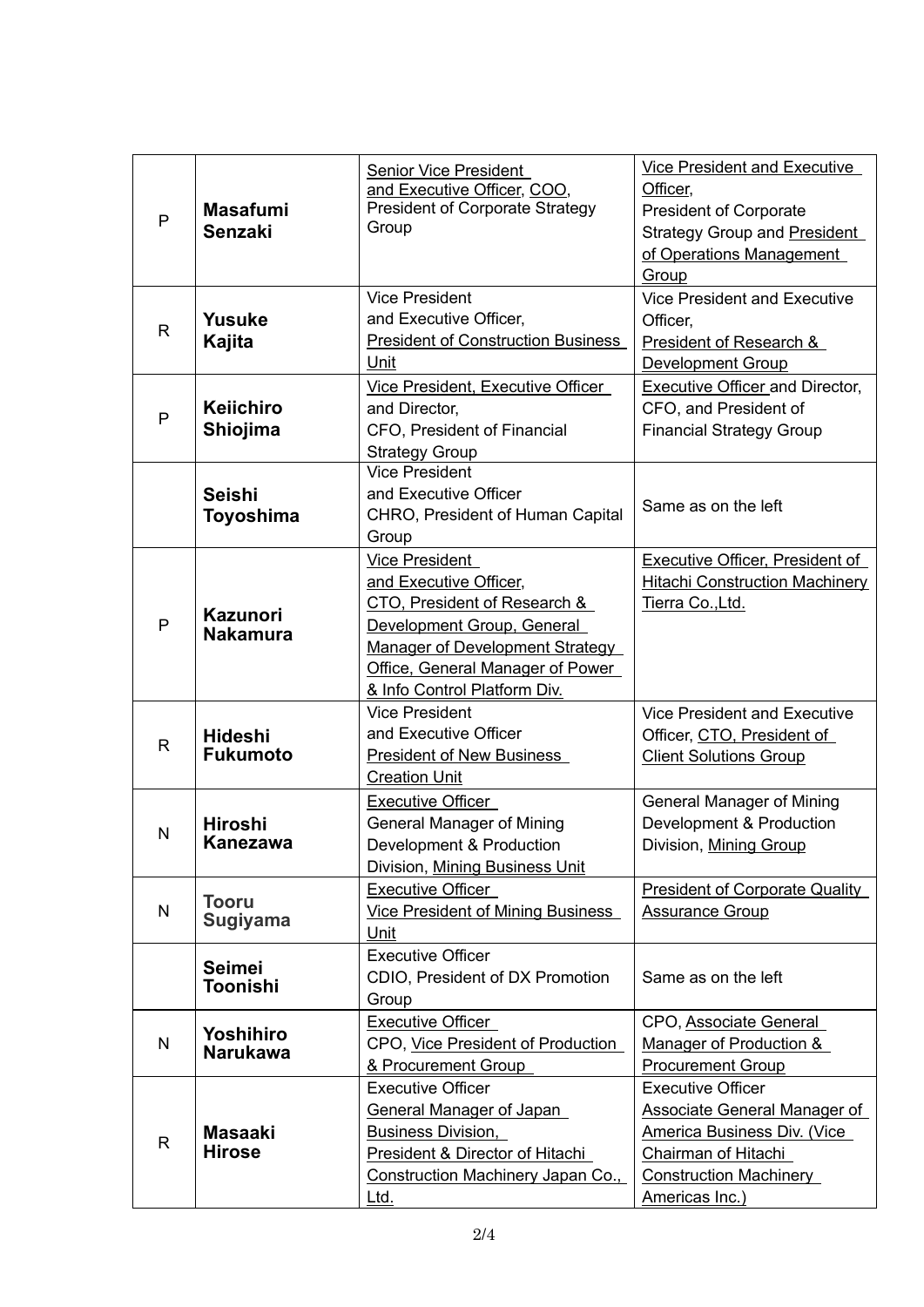| R            | Eiji<br><b>Fukunishi</b>         | <b>Executive Officer</b><br>President of Spare Parts and<br><b>Service Business Unit</b>                                                                               | Executive Officer, President of<br>Life Cycle Support Group |
|--------------|----------------------------------|------------------------------------------------------------------------------------------------------------------------------------------------------------------------|-------------------------------------------------------------|
| $\mathsf{R}$ | <b>Hidehiko</b><br><b>Matsui</b> | Executive Officer<br>CMO, President of Global<br>Marketing Group and Rental &<br><b>Used Machine Business Unit</b>                                                     | Executive Officer, President of<br><b>Marketing Group</b>   |
|              | <b>Satoshi</b><br>Yamanobe       | Executive Officer<br>General Manager of China<br><b>Business Division and President &amp;</b><br>Director of Hitachi Construction<br>Machinery (China) Co., Ltd.       | Same as on the left                                         |
|              | <b>Sandeep</b><br>Singh          | <b>Executive Officer</b><br><b>General Manager of India Business</b><br>Division and President & Director of<br>Tata Hitachi Construction<br>Machinery Co., Pvt., Ltd. | Same as on the left                                         |

\*5 Listed in alphabetical order.

|  | $\begin{bmatrix} C & D & I & O \end{bmatrix}$ = Chief Digital & Information Officer |
|--|-------------------------------------------------------------------------------------|
|  | $C E O =$ Chief Executive Officer                                                   |
|  | $C F O = Chief Financial Officer$                                                   |
|  | $CHRO = Chief Human Resources Officer$                                              |
|  | $CMO = Chief Marketing & Sales Officer$                                             |
|  | C O O = Chief Operating Officer <sup>*6</sup>                                       |
|  | $C \quad P \quad O =$ Chief Procurement Officer                                     |
|  | $C \quad S \quad O =$ Chief Strategy Officer                                        |
|  | $C$ $\overline{C}$ $C$ $=$ Chief Technical Officer                                  |

\*6 COO is responsible for management of business performance and business operation realizing the group global optimization.

#### **2. Resigning Officers (Effective on March 31, 2022) \*1,3**

| Name                     | <b>Current Title</b>                                                                                                                                                                                                   | <b>Notes</b>                                                                                                                                                                                                                             |
|--------------------------|------------------------------------------------------------------------------------------------------------------------------------------------------------------------------------------------------------------------|------------------------------------------------------------------------------------------------------------------------------------------------------------------------------------------------------------------------------------------|
| Yasushi<br>Ochiai        | <b>Executive Vice President and Executive Officer,</b><br>CMO                                                                                                                                                          | Advisor                                                                                                                                                                                                                                  |
| <b>Moriaki</b><br>Kadoya | <b>Executive Officer</b><br>Vice President of Marketing Group<br>and Associate General Manager of America<br>Business Div.                                                                                             | Advisor                                                                                                                                                                                                                                  |
| David<br><b>Harvey</b>   | <b>Executive Officer</b><br>General Manager of Oceania Business Div., and<br><b>President &amp; Director of Hitachi Construction</b><br>Machinery Oceania Holdings Pty., Ltd., and<br>Chairman of CablePrice (NZ) Ltd. | General Manager of<br>Oceania Business Div.,<br>and President & Director<br>of Hitachi Construction<br>Machinery Oceania<br>Holdings Pty., Ltd., and<br><b>Chairman of CablePrice</b><br>(NZ) Ltd. will continue<br>after April 1, 2022. |